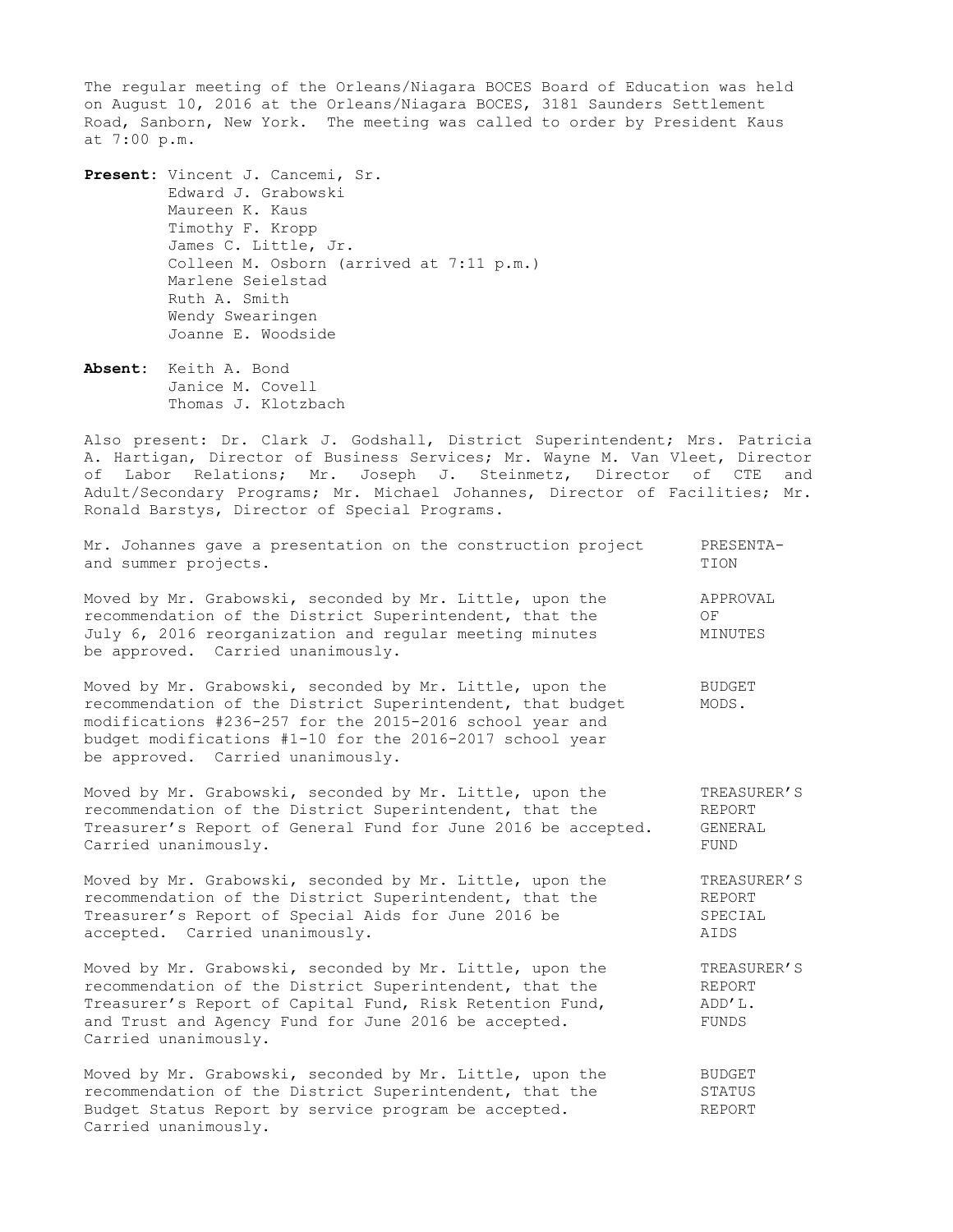### **Career Education:** Will meet in November. **BOE**

Dr. Godshall spoke about: Capital project; lots of hiring SUPT. occurring; new employee orientation; opening day sessions; COMMENTS Medina CSD superintendent search; meeting with BOCESTA President Hillburn; upcoming retirements of Mrs. Hartigan and Mr. Johannes; meeting at Niagara University; opportunity to visit Cuba. Dr. Godshall would like to visit component boards of education in Niagara Falls, Newfane, Lockport and Royalton-Hartland.

Moved by Mr. Grabowski, seconded by Mr. Little, upon the BID AWARD recommendation of the District Superintendent, that the VALVE Board of Education accept the bids received for Valve MAINTENANCE Maintenance Work. Carried unanimously. The main term of the WORK

Moved by Mr. Grabowski, seconded by Mr. Little, upon the recommendation of the District Superintendent that the bid for Valve Maintenance Work be awarded to the following low responsible bidder at an estimated cost of:

# **Kandey Company \$57,480.00 19 Ransier Drive West Seneca NY 14224**

Replacement of Eighteen (18) Air Release Valves as specified.

**TOTAL: \$57,480.00** 

Carried unanimously.

| Moved by Mr. Grabowski, seconded by Mr. Little, upon the | BID REJEC-   |
|----------------------------------------------------------|--------------|
| recommendation of the District Superintendent, that the  | TION FIRE    |
| Board of Education reject the bid received for Fire      | EXTINGUISHER |
| Extinguisher Inspection Service. Carried unanimously.    | INSPECTION   |

Moved by Mr. Grabowski, seconded by Mr. Little, upon the recommendation of the District Superintendent, that the Board of Education accept the bids received for Co/Op Fuels. Carried unanimously.

Moved by Mr. Grabowski, seconded by Mr. Little, upon the BID AWARD recommendation of the District Superintendent, that the CO/OP bid for Co/Op Fuels be awarded to the following low FUELS responsible bidder adders based upon the weekly OPIS Report:

**Mansfield Oil Company of Gainesville, Inc. 1025 Airport Parkway SW Gainesville GA 30501**

Unleaded 5000 through 6999

**Petroleum Traders Corporation 7120 Pointe Inverness Way Fort Wayne IN 46804**

Unleaded 7000 or more

COMMITTEES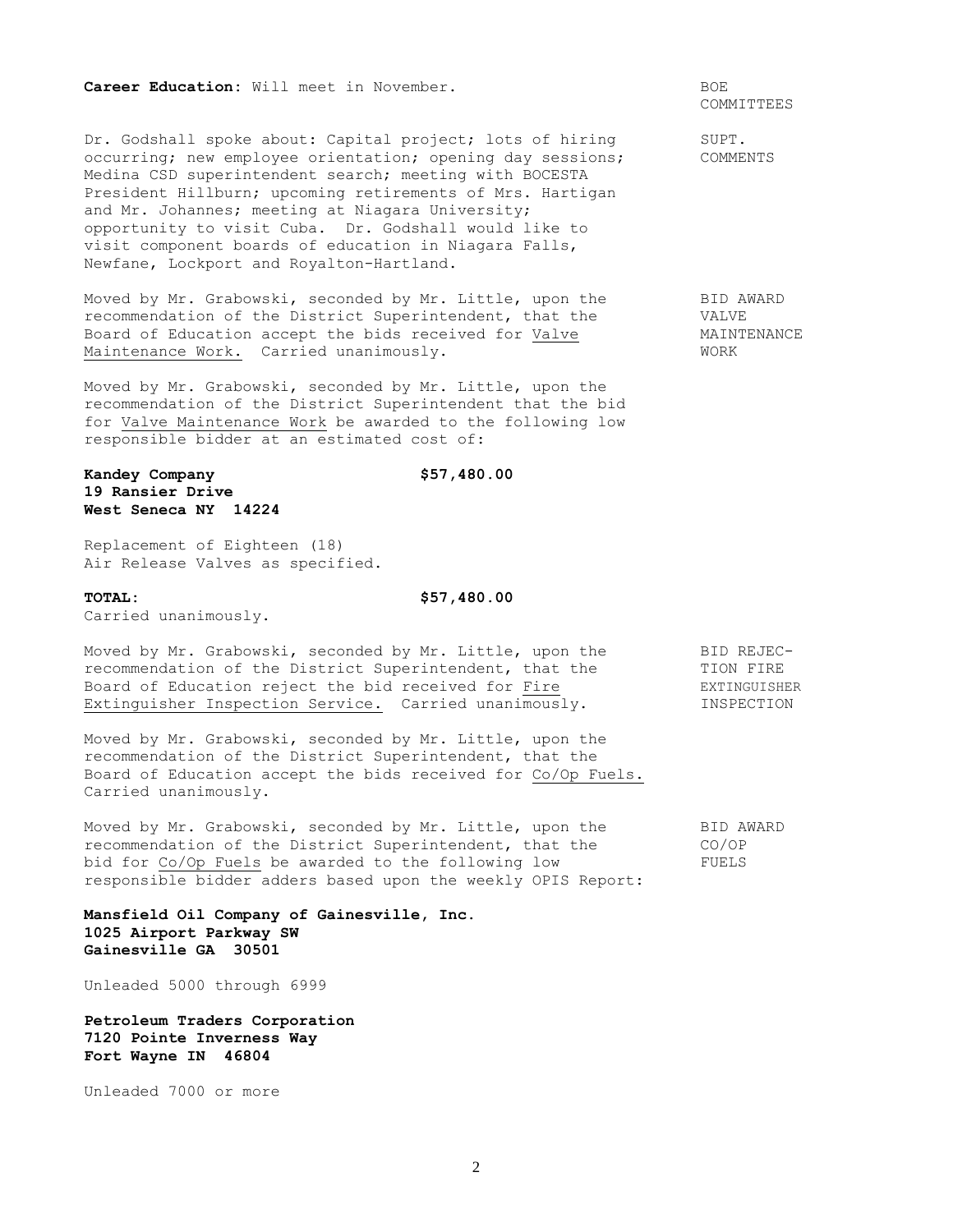## **Goetz Energy Corporation dba Kurk Fuel Company 78 Sawyer Avenue Tonawanda NY 14150**

Unleaded Less than 1000 through 4999 All Ultra Low Diesel and all Winter Spec. Diesel Carried unanimously.

Moved by Mr. Grabowski, seconded by Mr. Little, upon the BID AWARD recommendation of the District Superintendent, that the METALS Board of Education accept the bids received for Metals SUPPLIES Supplies. Carried unanimously.

Moved by Mr. Grabowski, seconded by Mr. Little, upon the recommendation of the District Superintendent, that the bid for Metals Supplies be awarded to the following low responsible bidder at an estimated cost of:

| \$36,087.00 |
|-------------|
|             |
|             |
| \$3,184.20  |
|             |
|             |
|             |

### **TOTAL \$39,271.20**

Carried unanimously.

# Moved by Mr. Grabowski, seconded by Mrs. Woodside, upon the BUDGET recommendation of the District Superintendent, that the CALENDAR Board of Education Budget Calendar for the school year 2017-2018 2017-2018 be approved. Carried unanimously.

Moved by Mr. Grabowski, seconded by Mrs. Woodside, upon the ACTUARIAL recommendation of the District Superintendent, that the REPORT Board of Education acknowledges receipt of the actuarial Report of Expenses and Obligations under Governmental Accounting Standards Nos. 43 and 45 for the fiscal year ending June 30, 2016. Carried unanimously.

Moved by Mr. Grabowski, seconded by Mrs. Woodside, that LEASE having determined that it is in the best financial interest agREEMENT<br>of the BOCES to enter into a lease agreement with Niagara WITH of the BOCES to enter into a lease agreement with Niagara Falls City School District, as submitted, for use of space MIAGARA in the district's central office, such determination having FALLS CSD been based upon a review of the BOCES' programmatic needs and market for available space, the Board approves said lease and authorizes the Board President and/or the District Superintendent to execute the lease. Carried unanimously.

Moved by Mr. Grabowski, seconded by Mrs. Woodside, that the FACILITY Orleans/Niagara BOCES hereby approves the Building Use USE Request Form, as submitted, with Royalton-Hartland Central APPLICATION School District, for the use of their high school auditorium WITH on June 13, 2017, and the Board authorizes the District ROYALTON-Superintendent to sign the form upon approval of the BOCES' HARTLAND school attorney and containing any revisions as approved by CSD the school attorney. Carried unanimously.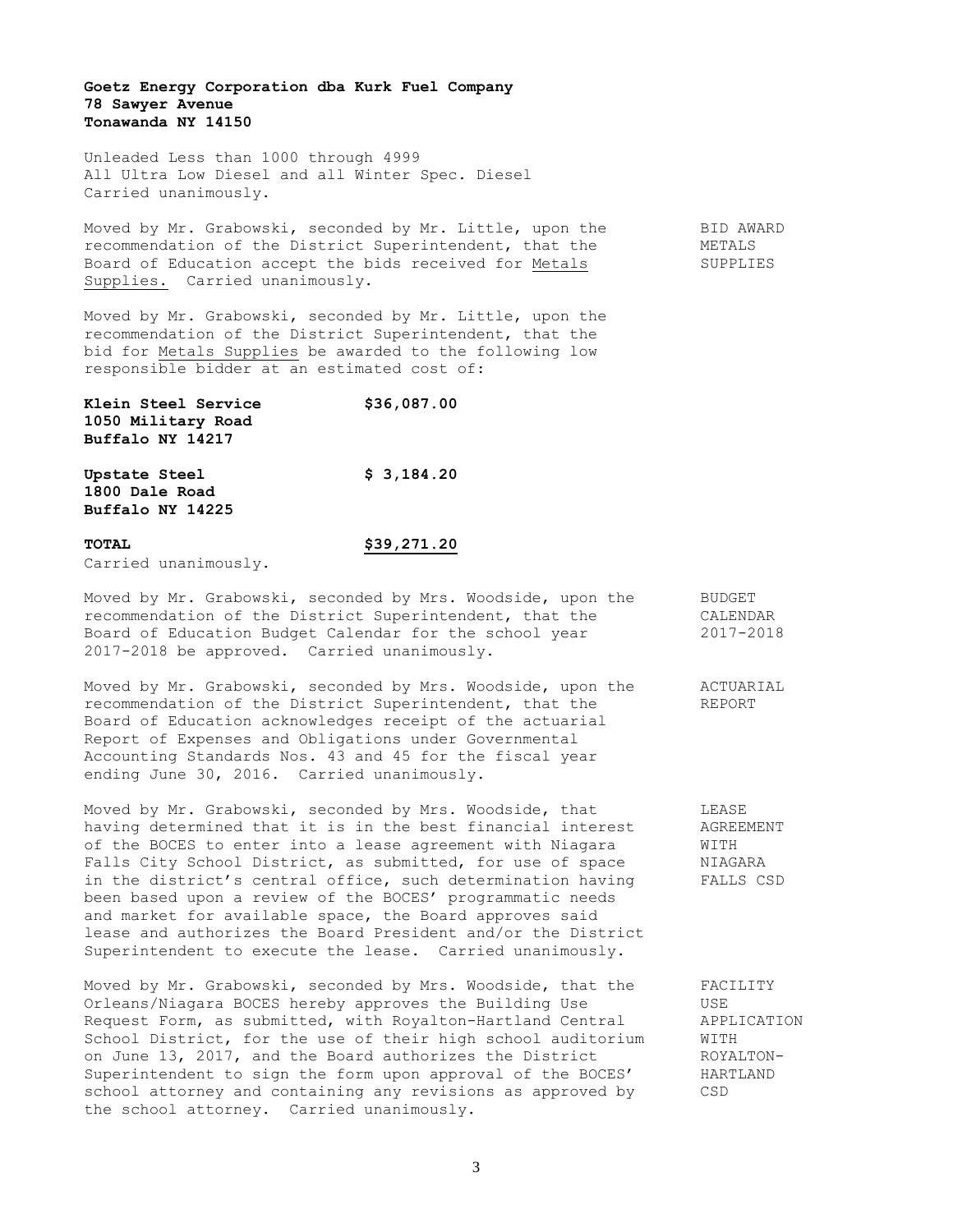Moved by Mr. Grabowski, seconded by Mrs. Woodside, upon DISPOSAL the recommendation of the District Superintendent that OF ITEMS the Board of Education hereby approve the following item to be sold at auction.

Posi-Trak Frame Straightener tag # 581 2008 Jeep Cherokee VIN# 1J8GR48K88C228168 2008 Jeep Cherokee VIN# 1J8GR48KX8C177031 2008 Dodge Durango VIN# 1D8HB48278F145167 1996 Chevy 6X6 Diesel VIN# 1GCHK34F4TE252726 Carried unanimously.

Moved by Mr. Little, seconded by Mrs. Osborn, upon the CLASSROOM recommendation of the District Superintendent, that the ACTIVITY quarterly extra classroom activity fund report for the FUND period of January 1, 2016 through June 30, 2016 be REPORT accepted for Orleans CTEC and Niagara CTEC. Carried unanimously.

Moved by Mr. Little, seconded by Mrs. Osborn, that the  $OTHER$ New York State School Boards Association seek legislation POST-<br>authorizing school districts to create a new reserve fund EMPLOYMENT authorizing school districts to create a new reserve fund EMPLOYMENT to financial Other Post-Employment Benefits (OPEB) as BENEFITS envisioned under GASB 45. Carried unanimously. (OPEB)

Moved by Mr. Little, seconded by Mrs. Osborn, that the AGREEMENT Orleans/Niagara BOCES hereby approves the agreement with FOR Orleans/Niagara BUCES nereby approves the agreements are  $\frac{1}{2}$  SUBSTANCE<br>Quest Diagnostics Clinical Laboratories, as submitted,  $\frac{1}{2}$  SUBSTANCE for substance abuse testing services, and the Board ABUSE hereby authorizes the Board President and/or the District TESTING Superintendent to execute the agreement upon approval by SERVICES the school attorney and containing any revisions as approved by the school attorney. Carried unanimously.

Moved by Mr. Little, seconded by Mrs. Osborn, that the AGREEMENT Orleans/Niagara BOCES approves Contract Number WITH PY2016-Y-03 between the BOCES and the Niagara County MIAGARA Workforce Development Board, for operation of a Workforce COUNTY Innovation and Opportunity Act Youth Program, term of WORKFORCE<br>July 1, 2016 through June 30, 2017, as submitted, and the DEVELOPMENT July 1, 2016 through June 30, 2017, as submitted, and the Board hereby authorizes the Board President and/or the BOARD District Superintendent to execute the agreement upon approval by the school attorney and containing any revisions as approved by the school attorney. Carried unanimously.

Moved by Mr. Grabowski, seconded by Mr. Little, upon the POSITION recommendation of the District Superintendent, that the INCREASE tenure area of **Textile and Design** be increased by 1.0 FTE, effective July 11, 2016. Carried unanimously.

Moved by Mr. Grabowski, seconded by Mr. Little, upon the TOSITION recommendation of the District Superintendent, that the **INCREASE** job classification of **Certified Occupational Therapy Assistant** be increased by .45 FTE, effective August 31, 2016. Carried unanimously.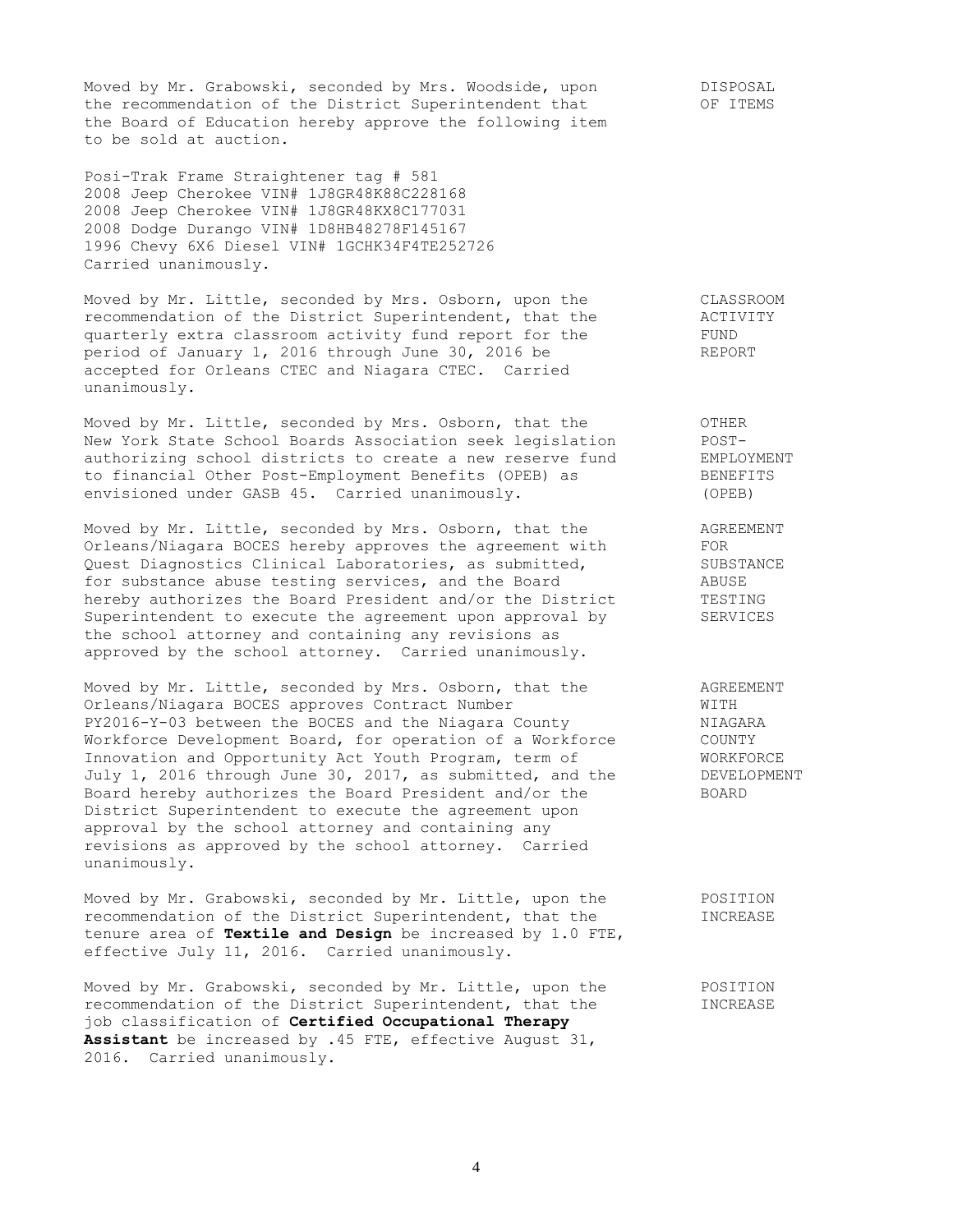Moved by Mr. Grabowski, seconded by Mr. Little, upon the POSITION recommendation of the District Superintendent, that the DECREASE tenure area of **Home Economics** be decreased by 1.0 FTE, effective July 11, 2016. Carried unanimously.

Moved by Mr. Grabowski, seconded by Mr. Little, upon the RESIGNATION recommendation of the District Superintendent, that the M. JOHANNES resignation (due to retirement) of **Michael J. Johannes, Director of Facilities III,** be accepted effective at the end of the day on November 30, 2016. Carried unanimously.

Moved by Mr. Grabowski, seconded by Mr. Little, upon the RESIGNATION recommendation of the District Superintendent, that the C. GERHARD resignation of **Christopher P. Gerhard, Building Maintenance Worker,** be accepted effective at the end of the day on August 16, 2016. Carried unanimously.

Moved by Mr. Grabowski, seconded by Mr. Little, upon the **INCREASE** recommendation of the District Superintendent, that the IN FTE employment of **Susan Parker, Lockport, NY,** be increased S. PARKER from .55 FTE to 1.0 FTE **Certified Occupational Therapy Assistant (COTA)**, effective August 31, 2016. This resolution abolishes the previous .55 FTE COTA position and changes the position to 1.0 FTE. Carried unanimously.

Moved by Mr. Grabowski, seconded by Mr. Little, upon the APPOINTMENT recommendation of the District Superintendent, that **Debra** CERT. PROB. **Wilczak, North Tonawanda, NY**, having initial certification D. WILCZAK in the area of Textile and Design, is hereby appointed to probationary status in the tenure area of **Textile and Design Cluster**, in accordance with the agreement between Orleans/Niagara BOCES and the Orleans/Niagara BOCES Teachers' Association, effective August 31, 2016 through August 30, 2020, at a salary of NPC 1 (\$39,742). Eligibility for tenure at the end of the probationary Period shall be contingent on the employee's attainment of a composite or overall Annual Professional Performance Review (APPR) rating of either "effective" or "highly effective" in three (3) of the preceding four (4) years. Additionally, if the employee receives a composite or overall annual APPR rating of "ineffective" in the final year of the probationary period, then she shall not be eligible for tenure at that time. Carried unanimously.

Moved by Mr. Grabowski, seconded by Mr. Little, upon the APPOINTMENT recommendation of the District Superintendent, that CERT. PROB. **Edgar Wallace, Avon, NY**, having applied for Transitional A E. WALLACE certification in the area of Vehicle Mechanical Repair (including Heavy Equipment Repair), is hereby appointed to probationary status in the tenure area of **Vehicle Mechanical Repair (including Heavy Equipment Repair)**, in accordance with the agreement between Orleans/Niagara BOCES and the Orleans/Niagara BOCES Teachers' Association, effective August 31, 2016 through August 30, 2020, at a salary of NPC 1 (\$39,742). Eligibility for tenure at the end of the probationary period shall be contingent on the employee's attainment of a composite or overall Annual Professional Performance Review (APPR) rating of either "effective" or "highly effective" in three (3) of the preceding four (4) years. Additionally, if the employee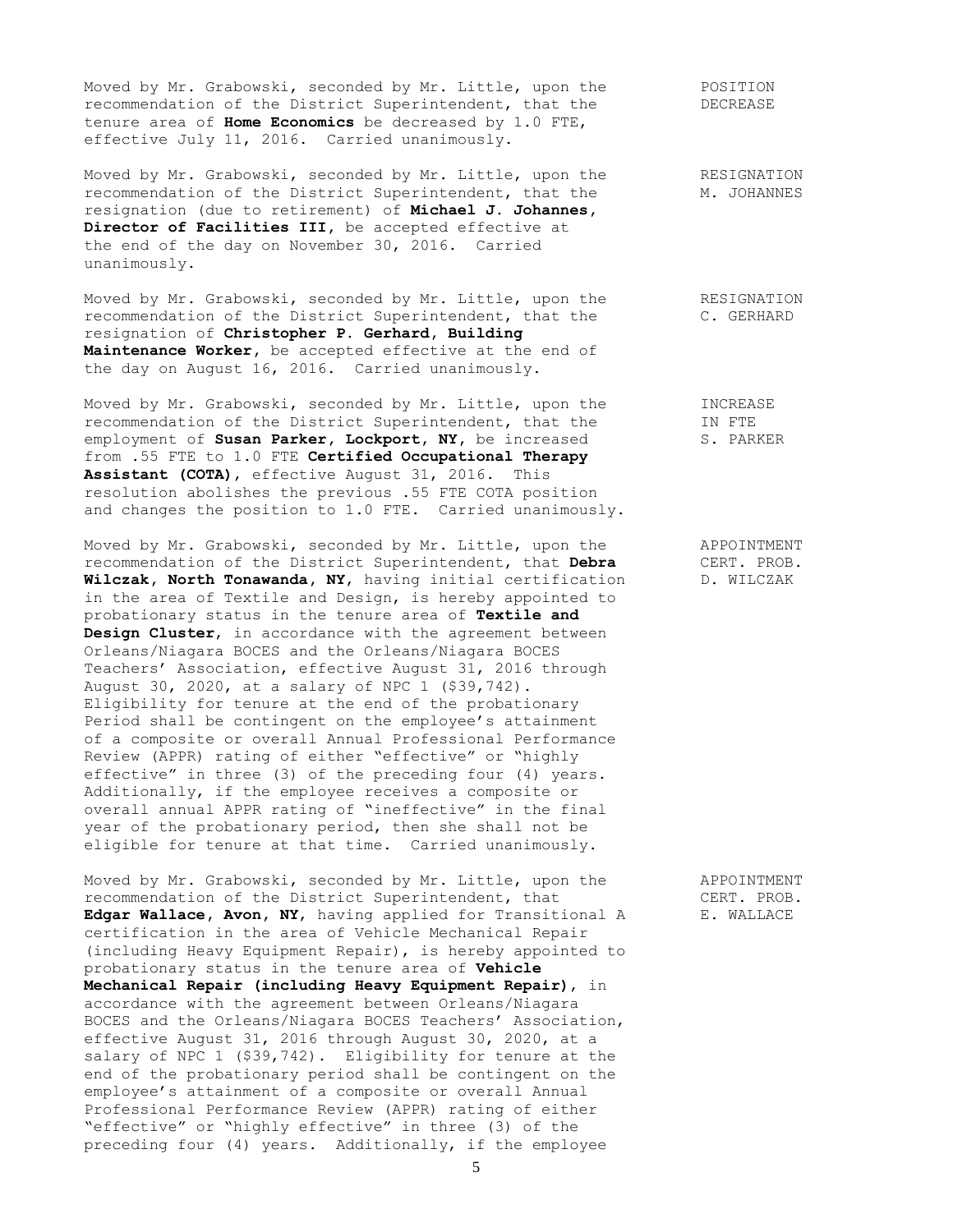receives a composite or overall annual APPR rating of "ineffective" in the final year of the probationary period, then he shall not be eligible for tenure at that time. Carried unanimously.

Moved by Mrs. Woodside, seconded by Mrs. Swearingen, upon APPOINTMENT the recommendation of the District Superintendent, that CERTIFIED Jenmarie Serveiss, Lockport, NY, having professional J. SERVEISS certification in the area of English to speakers of other languages, be appointed to the position of .75 FTE English as a Second Language Teacher, in accordance with the agreement between the Orleans/Niagara BOCES and the Orleans/Niagara BOCES Teachers' Association, effective August 31, 2016 through June 30, 2017, unless terminated sooner, at an annual full-time salary of PC 2 (\$45,653) plus master's degree (\$1,200) to be pro-rated. Ms. Serveiss is eligible for benefits, effective August 11, 2016. Carried unanimously.

Moved by Mrs. Woodside, seconded by Mrs. Swearingen, upon APPOINTMENT the recommendation of the District Superintendent, that **REGIONAL** the following individuals be removed from the 2016 SUMMER regional summer school program: SCHOOL

## **Autumn Magliocca Patricia Mongan Darren Vukovich** Carried unanimously.

Moved by Mrs. Woodside, seconded by Mrs. Swearingen, APPOINMENT upon the recommendation of the District Superintendent, REGIONAL<br>that the attached list of individuals be appointed for SUMMER that the attached list of individuals be appointed for the 2016 regional summer school program effective as SCHOOL indicated, unless terminated sooner, without benefits, except as required by law, at the salary indicated on the attached list. Services of these individuals shall be at-will and at the pleasure of the Board of Education. The appointments are subject to completion of paperwork as required by the District Superintendent. Carried unanimously.

Moved by Mrs. Woodside, seconded by Mrs. Swearingen, The MapPOINTMENT upon the recommendation of the District Superintendent, REGIONAL that the following individuals be appointed as Substitute SUMMER Teacher for the 2016 regional summer school program, SCHOOL effective July 25, 2016 through August 18, 2016, unless terminated sooner, at an hourly rate of \$31.98. Services of these individuals shall be at-will and at the pleasure of the Board of Education. The appointments are subject to completion of paperwork as required by the District Superintendent.

## **Autumn Magliocca Darren Vukovic** Carried unanimously.

Moved by Mrs. Woodside, seconded by Mrs. Swearingen, upon APPOINTMENT the recommendation of the District Superintendent, that EXTENDED the attached list of individuals be appointed for the SCHOOL YEAR 2016 extended school year program, effective as indicated, unless terminated sooner, without benefits, except as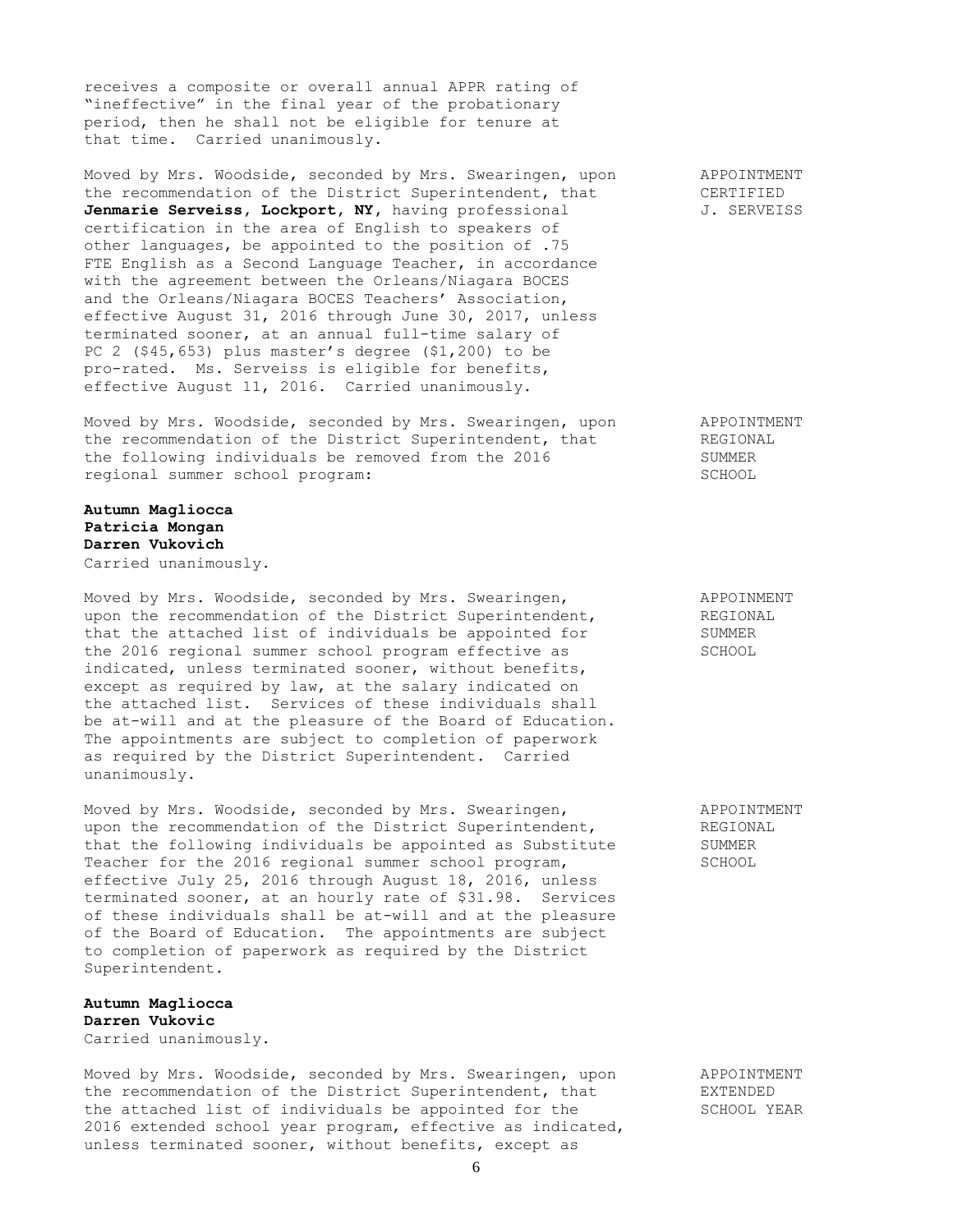provided by law, at the salary and position indicated on the attached list. Services of these individuals shall be at-will and at the pleasure of the Board of Education. The appointments are subject to the completion of paperwork as required by the District Superintendent. Carried unanimously.

Moved by Mrs. Woodside, seconded by Mrs. Swearingen, upon appoint APPOINTMENT the recommendation of the District Superintendent, that EXTENDED the following deletions of individuals in the 2016 SCHOOL YEAR extended school year program be approved:

#### **Removal:**

| Name                 |  | Effective Date |  |
|----------------------|--|----------------|--|
| Jessica Burnett      |  | 7/8/16         |  |
| Lisa Jacobs          |  | 7/8/16         |  |
| Carried unanimously. |  |                |  |

Moved by Mrs. Seielstad, seconded by Mr. Grabowski, upon APPOINTMENT the recommendation of the District Superintendent, that SPECIAL the following individuals be approved to provide promethean PROJECTS training during the month of August 2016 at \$50.00 per hour for a maximum of five hours plus a maximum of two hours for planning and preparation time:

#### **Cassie Goldman Anne Leubner**

Carried unanimously.

Moved by Mrs. Seielstad, seconded by Mr. Grabowski, upon APPOINTMENT<br>the recommendation of the District Superintendent, that ADULT/ the recommendation of the District Superintendent, that the following individuals be appointed to serve on a CONTINUING full-time basis in the continuing education program as EDUCATION **English as a Second Language Instructor,** at the hourly salary of \$27.00, effective August 1, 2016 through June 30, 2017, unless terminated sooner. The individual shall receive 15 vacation days and three days of sick leave with pay per fiscal year (to be pro-rated for actual time worked) and holiday pay corresponding to the administrative calendar. Vacation leave may not be taken without prior approval from the Director of CTE and Secondary/Adult Programs. The individual may be permitted to enroll in single-person health insurance coverage, two-person health insurance coverage, or family health insurance coverage, at their own expense (by remitting to the BOCES the fulltime premium payable for such coverage), provided that the eligibility requirements of the health insurance plan are satisfied and fulfilled. The District Superintendent shall be authorized to administer the terms and provisions of this resolution.

# **Wendy Farley Lockport, NY Sarah Wright Newfane, NY** Carried unanimously.

Moved by Mrs. Seielstad, seconded by Mr. Grabowski, upon APPOINTMENT the recommendation of the District Superintendent, that ADULT/ **Dorie Lynn Kenyon, Lockport, NY,** be appointed to serve CONTINUING on a full-time basis in the continuing education program EDUCATION as **Test of Adult Basic Education (TABE)/Test Assessing**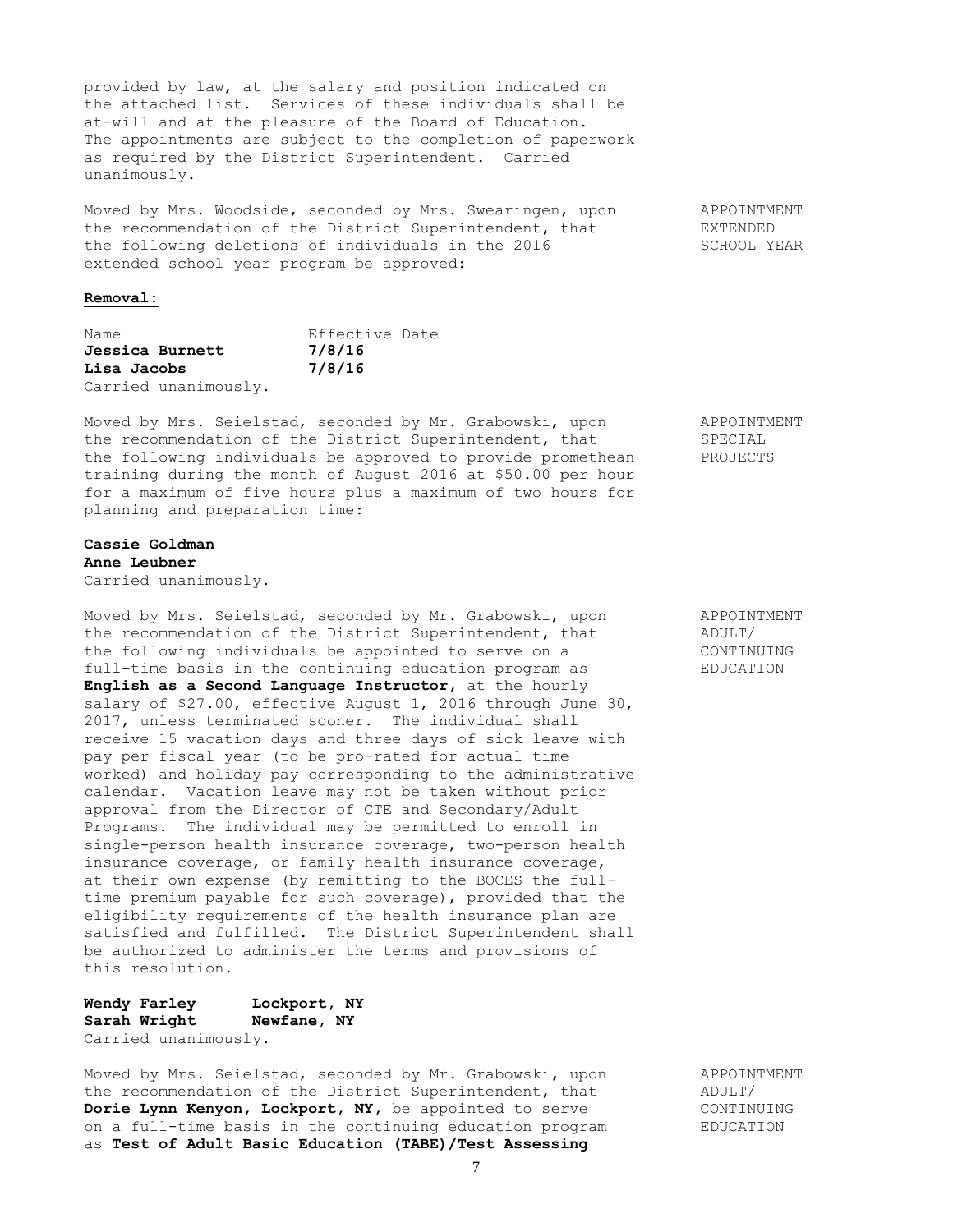8

**Secondary Completion (TASC) Readiness Practice Test Administrator,** at the hourly salary of \$27.00, effective August 1, 2016 through June 30, 2017, unless terminated sooner. The individual shall receive 15 vacation days and three days of sick leave with pay per fiscal year (to be pro-rated for actual time worked) and holiday pay corresponding to the administrative calendar. Vacation leave may not be taken without prior approval from the Director of CTE and Secondary/Adult Programs. The individual may be permitted to enroll in singleperson health insurance coverage, two-person health insurance coverage, or family health insurance coverage, at their own expense (by remitting to the BOCES the full-time premium payable for such coverage), provided that the eligibility requirements of the health insurance plan are satisfied and fulfilled. The District Superintendent shall be authorized to administer the terms and provisions of this resolution. Carried unanimously.

Moved by Mrs. Seielstad, seconded by Mr. Grabowski, upon APPOINTMENT the recommendation of the District Superintendent, that ADULT/ **Cheryl Drescher-Boryszewski's** salary as a full-time CONTINUING adult/continuing education TABE Test Administrator be EDUCATION increased to \$27.00 per hour, effective August 1, 2016. Effective August 1, 2016, Ms. Drescher-Boryszewski, shall receive accruals of three days of paid sick leave per fiscal year, in additional to other terms and conditions as approved by the Board at the June 8, 2016 meeting. Unused sick leave may be carried over into the succeeding fiscal year, if the employee is re-appointed to service in the succeeding fiscal year. Carried unanimously.

Moved by Mrs. Seielstad, seconded by Mr. Grabowski, APPOINTMENT upon the recommendation of the District Superintendent, ADULT/ that the following individual(s) be appointed without CONTINUING benefits, except as required by law, to the part-time EDUCATION position of **Home/Hospital Teacher** at an hourly salary of \$26.42 for instructional time and an hourly salary of \$11.80 per hour for planning time effective September 6, 2016. The employment of the individuals shall be at-will and at the pleasure of the Board of Education. The employment of the individual(s) shall be utilized solely on an as-needed basis at the discretion of the District Superintendent. Employment shall be automatically discontinued effective June 30, 2017, unless terminated sooner.

**ShelleyMarie Bochicchio Niagara Falls, NY Michael Montante Buffalo, NY Sheila O'Leary-Adcock East Amherst, NY** Carried unanimously.

Moved by Mrs. Seielstad, seconded by Mr. Grabowski, upon APPOINTMENT the recommendation of the District Superintendent, that SUMMER 2016 the following individuals be appointed, without benefits, except as provided by law, to work during the Summer of 2016 at the daily rate indicated: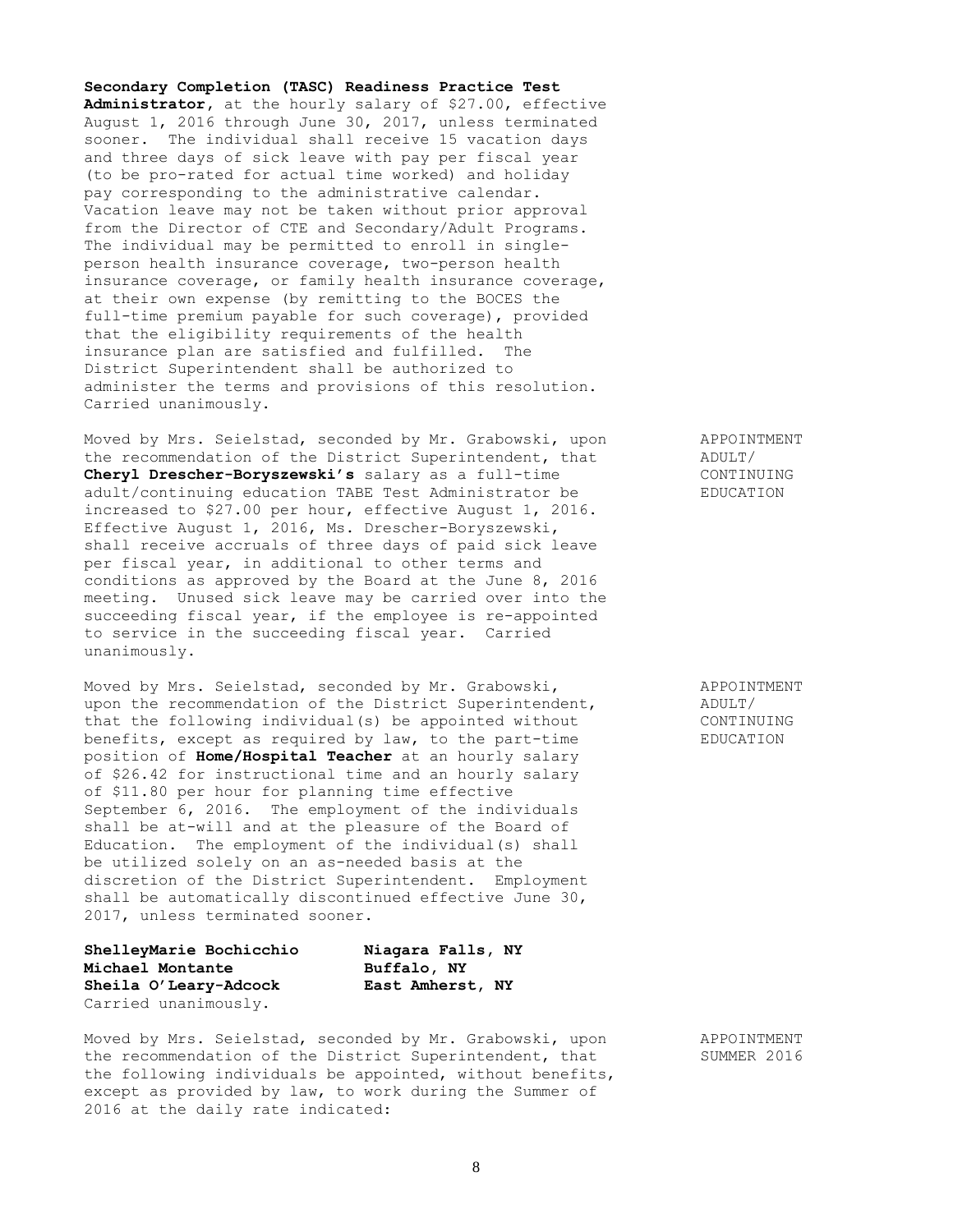**Michael Schultz \$290.43/day Maximum 2 days** Restructure and reorganize the Orleans CTEC automotive areas Carried unanimously.

Moved by Mr. Little, seconded by Mr. Kropp, upon the APPOINTMENT recommendation of the District Superintendent, that NON-CERT. **Nancy Stewart, North Tonawanda, NY, be appointed to M. STEWART** the position of **Teacher Aide (Personal Care)**, effective August 31, 2016 through June 30, 2017, unless terminated sooner, at an hourly rate of \$9.60. This resolution supersedes and replaces the resolution approved at the June 8, 2016 meeting. Carried unanimously.

Moved by Mr. Little, seconded by Mr. Kropp, upon the APPOINTMENT recommendation of the District Superintendent, that NON-CERT. Judy Bennett, Medina, NY, be appointed to the position J. BENNETT of **Account Clerk Typist,** to serve a 26-week probationary period, effective August 15, 2016, at an annual fulltime salary of \$28,467.00 to be pro-rated. Ms. Bennett shall have a leave of absence in the job classification of Keyboard Specialist unless and until she receives permanent status in the position of Account Clerk Typist. Carried unanimously.

Moved by Mr. Little, seconded by Mr. Kropp, upon the APPOINTMENT recommendation of the District Superintendent, that NON-CERT. **Gregory Klopfer, Lockport, NY,** be appointed to contingent G. KLOPFER permanent status in the civil service position of **Motor Vehicle Operator,** effective August 1, 2016, at an hourly rate of \$15.10. Mr. Klopfer shall have a leave of absence in the job classification of Cleaner unless and until he receives permanent status in the position of Motor Vehicle Operator. Carried unanimously.

Moved by Mr. Little, seconded by Mr. Kropp, upon the APPOINTMENT recommendation of the District Superintendent, that NON-CERT. Linda Larson, Lockport, NY, having successfully PERMANENT completed her probationary period (9/1/15-8/30/16), L. LARSON be appointed to permanent status in the position of **Teacher Aide (Special Education),** effective August 30, 2016. Carried unanimously.

Moved by Mr. Little, seconded by Mr. Kropp, upon the  $\overline{APPOINTMENT}$ <br>recommendation of the District Superintendent, that  $\overline{NON-CERT}$ . recommendation of the District Superintendent, that<br> **Alex Schwartz, Lockport, NY,** having successfully FERMANENT Alex Schwartz, Lockport, NY, having successfully PERMANENT completed his probationary period (9/14/15-9/12/16), A. SCHWARTZ completed his probationary period  $(9/14/15-9/12/16)$ , be appointed to permanent status in the position of **Teacher Aide (Special Education),** effective September 12, 2016. Carried unanimously.

Moved by Mr. Little, seconded by Mr. Klotzbach, upon APPOINTMENT the recommendation of the District Superintendent, SUBSTITUTE that the following individual(s) be appointed without MAINTENANCE benefits, except as required by law, to the position of **Substitute Maintenance**, effective as indicated below, with services to be utilized on an as-needed basis at the discretion of the District Superintendent, at an hourly rate of \$10.00. Employment shall automatically be discontinued effective June 30, 2017 unless employment is terminated sooner. Service shall be at-will and at the pleasure of the Board of Education.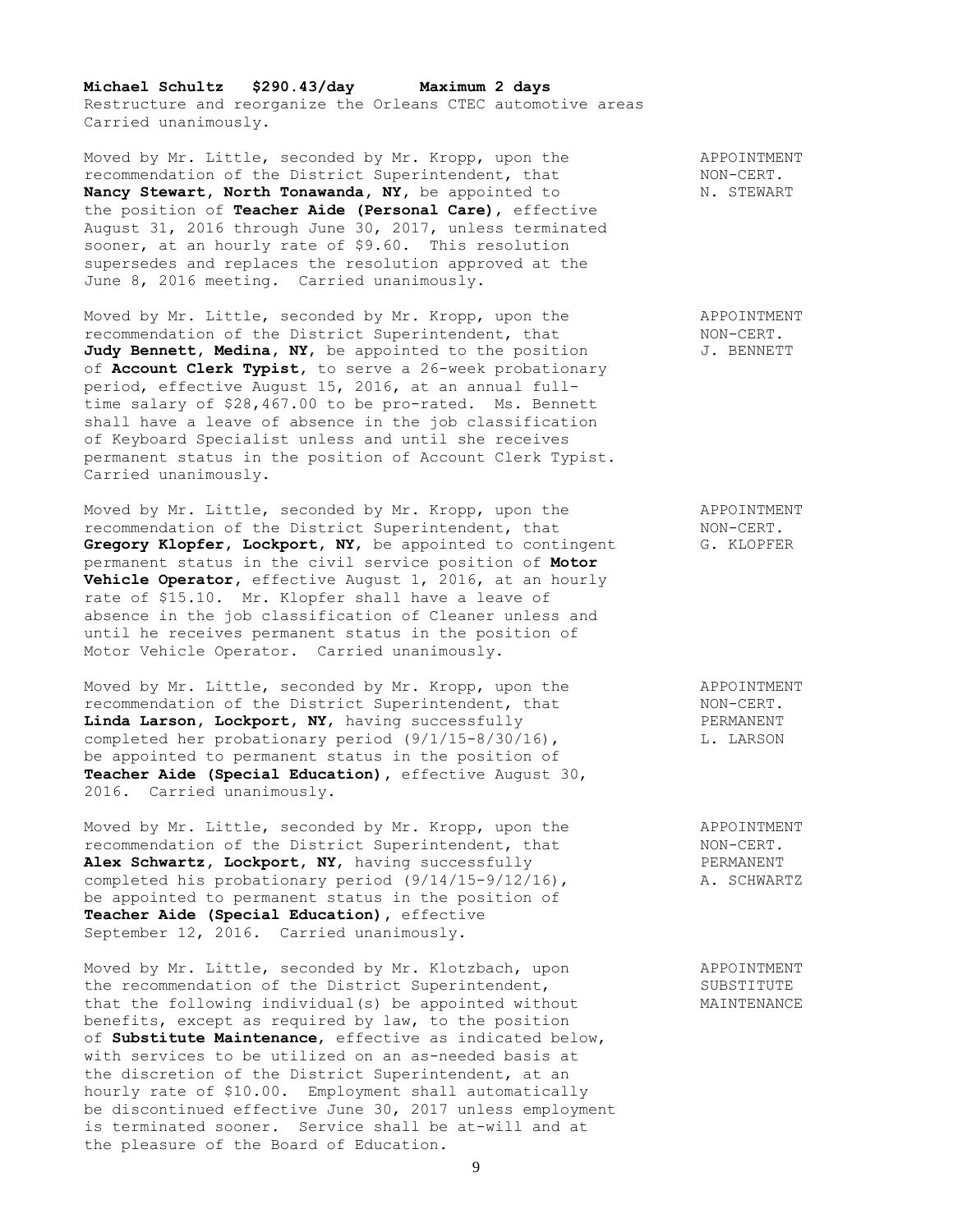**Cole Gregson Krystal Kitchen Gasport, NY Lockport, NY Effective Date: 7/13/16 Effective Date: 7/13/16**

**Mark Standish Albion, NY Effective Date: 7/1/16** Carried unanimously.

Moved by Mrs. Woodside, seconded by Mr. Grabowski, upon APPOINTMENT the recommendation of the District Superintendent, that SUBSTITUTE the following individual(s) be appointed, without CLERICAL benefits, except as required by law, to the position of **Substitute Clerical**, effective as indicated below, with services to be utilized on an as-needed basis at the discretion of the District Superintendent, at a rate of \$10.00 per hour. Employment shall automatically be discontinued effective June 30, 2017, unless employment is terminated sooner. Service shall be at-will and at the pleasure of the Board of Education.

**Krystal Kitchen Lockport, NY Effective Date: 7/13/16** Carried unanimously.

Moved by Mrs. Woodside, seconded by Mr. Grabowski, upon APPOINTMENT the recommendation of the District Superintendent, that SUBSTITUTE the following individuals be appointed without benefits, MOTOR except as required by law, to the position of **Substitute** VEHICLE except as required by law, to the position of **Substitute Motor Vehicle Operator**, effective as indicated below, OPERATOR with services to be utilized on an as-needed basis at the discretion of the District Superintendent, at an hourly rate of \$10.00. Employment shall automatically be discontinued effective June 30, 2017 unless employment is terminated sooner. Service shall be at-will and at the pleasure of the Board of Education.

**Gary Withey Medina, NY Effective Date: 7/26/16** Carried unanimously.

Moved by Mrs. Woodside, seconded by Mr. Grabowski, upon CONFERENCE the recommendation of the District Superintendent, that REQUESTS the following conference requests be approved:

- 1) **Susan Diemert, NYACCE Summer Board Meeting**, Watkins Glen, NY, August 25-26, 2016. Est. cost: \$375.00. Funded through EPE.
- 2) **Michael Fisher and Jessi Toepfer, Staff and Curriculum Development Network (S/CDN) Quarterly Meeting**, Albany, NY, September 12-14, 2016. Est. cost: \$1,057.50. Funded through school improvement program.
- 3) **Anedda Trautman, ACTE Best Practices and Innovations Conference**, Tampa, FL, September 27-October 1, 2016. Est. cost: \$2,470.00. Funded through operations and maintenance.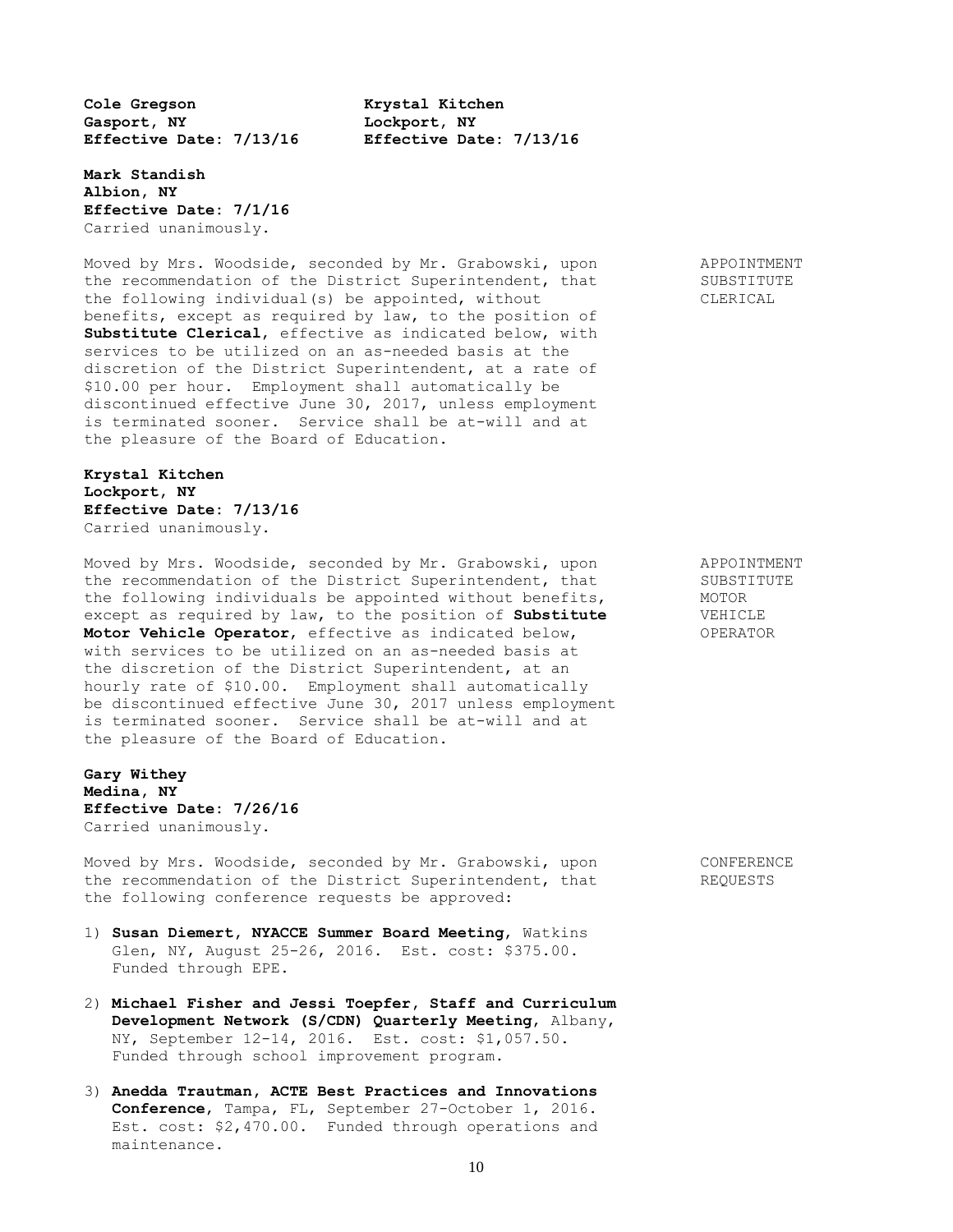4) **Diane Edwards, Statewide BOCES SBO**, Albany, NY, December 1-2, 2016. Est. cost: \$365.00. Funded through the administrative budget. Carried unanimously.

Moved by Mrs. Woodside, seconded by Mr. Little, that the APPR Board President and the District Superintendent are 2016-2017 authorized to sign and execute the 2016-2017 Annual **IMPLEMEN-**Professional Performance Review (APPR) Implementation TATION TATION Certification, as submitted, as well as any other The CERTIFIforms or papers as necessary or warranted. Carried CATION unanimously.

Moved by Mrs. Woodside, seconded by Mr. Little, upon AUTHORIZAmoved by Mrs. Woodside, seconded by Mr. Little, upon<br>the recommendation of the District Superintendent, that TION FOR<br>authorization is granted for payment of salary, to PAYMENT authorization is granted for payment of salary, to PAYMENT non-exempt staff, at their regular rate of pay, for TO ATTEND required attendance at new employee orientation. NEW EMPLOYEE Carried unanimously. ORIENTATION

Moved by Mr. Grabowski, seconded by Mr. Little, that AGREEMENT the Orleans/Niagara BOCES hereby approves the contract WITH THE between the BOCES and Fashion Outlets of Niagara Falls, FASHION USA, by Macerich Management Company, LLC, as submitted,  $OUTLETS OF$ for an event to occur on September 1, 2016, and the  $NIASARA$ Board authorizes the Board President and/or the District FALLS, USA Superintendent to sign and execute the agreement. Carried unanimously.

Moved by Mr. Grabowski, seconded by Mr. Little, upon the WORK recommendation of the District Superintendent, that the CHANGE BOCES Board of Education approves the following change ORDERS orders as follows:

Niagara Building #1 - 459000000-005-004  $EM-001$ Provide additional four (4) parking light poles and fixtures to locations as directed by owner.

Cost EW-001 \$17,256.00

PW-004 Delete underground natural gas line work to building #1 which was not needed as the Pavilion work was relocated to avoid work associated with the gas line. Cost PW-004 (\$6,702.00)

Niagara Building #2 - 459000001-006-001 PW-002 Credit for using PVC underground piping and fittings in lieu of cast iron pipe and fittings as specified on project documents. Cost PW-002 (\$2,809.00)

Niagara Building #3 – 459000001-007-004 PW-003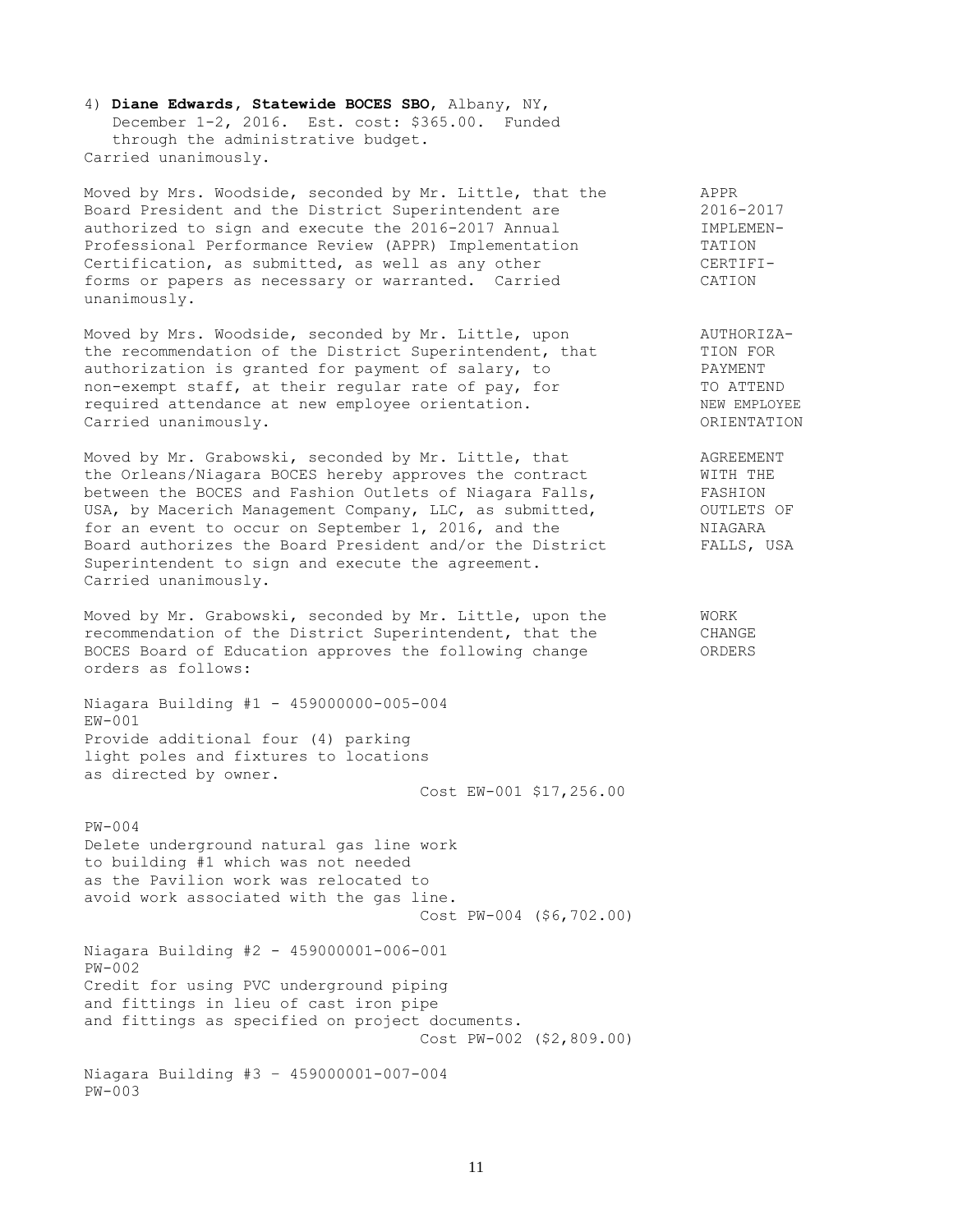Credit for using PVC underground piping and fittings in lieu of cast iron pipe and fittings as specified on project documents.

Carried unanimously.

Moved by Mr. Grabowski, seconded by Mr. Little, that CONTRACT the Orleans/Niagara BOCES hereby approves the contract AMENDMENT amendment, as submitted, with NYS Office of Temporary WITH NYS & Disability Assistance, regarding the provision of OFFICE literacy programs and job readiness training for OF eligible individuals under the Supplemental Nutrition TEMPORARY Assistance Employment & Training (SNAP E&T) Venture II AND Program, for the period of October 1, 2016 through DISABILITY December 31, 2016, in the amount of \$300,000.00, and ASSISTANCE the Board authorizes the District Superintendent or his designee to sign the agreement. Carried unanimously.

Cost PW-003 (\$3,206.00)

Moved by Mr. Grabowski, seconded by Mrs. Woodside, upon RESIGNATION the recommendation of the District Superintendent, that S.BINDEMANN the resignation of **Scott Bindemann, Coordinator,** be accepted effective at the end of the day on August 19, 2016. Carried unanimously.

Moved by Mr. Grabowski, seconded by Mrs. Woodside, upon RESIGNATION the recommendation of the District Superintendent, that M. MADOLE the resignation of **Marisa Madole, Teacher Aide (Special Education),** be accepted effective at the end of the day on August 30, 2016. Carried unanimously.

Moved by Mr. Grabowski, seconded by Mrs. Woodside, upon APPOINTMENT the recommendation of the District Superintendent, that CERT. PROB. **Sarah White, Batavia, NY, having initial certification S. WHITE** in the area of Students with Disabilities 1-6, is hereby appointed to probationary status in the tenure area of **General Special Education**, in accordance with the agreement between Orleans/Niagara BOCES and the Orleans/ Niagara BOCES Teachers' Association, effective August 31, 2016 through August 30, 2020, at a salary of NPC 2 (\$40,252). Eligibility for tenure at the end of the probationary period shall be contingent on the employee's attainment of a composite or overall Annual Professional Performance Review (APPR) rating of either "effective" or "highly effective" in three (3) of the preceding four (4) years. Additionally, if the employee receives a composite or overall annual APPR rating of "ineffective" in the final year of the probationary period, then she shall not be eligible for tenure at that time. Carried unanimously.

Moved by Mr. Grabowski, seconded by Mrs. Woodside, upon the APPOINTMENT recommendation of the District Superintendent, that **Nicole** CERT. PROB. recommendation of the District Superintendent, that **Nicole** Gasiewicz, North Tonawanda, NY, having initial certification N. GASIEWICZ in the areas of Students with Disabilities 1-6 and Students with Disabilities Birth-2, is hereby appointed to probationary status in the tenure area of **General Special Education**, in accordance with the agreement between Orleans/ Niagara BOCES and the Orleans/Niagara BOCES Teachers' Association, effective August 31, 2016 through December 14, 2019, at a salary of NPC 2 (\$40,252) plus master's degree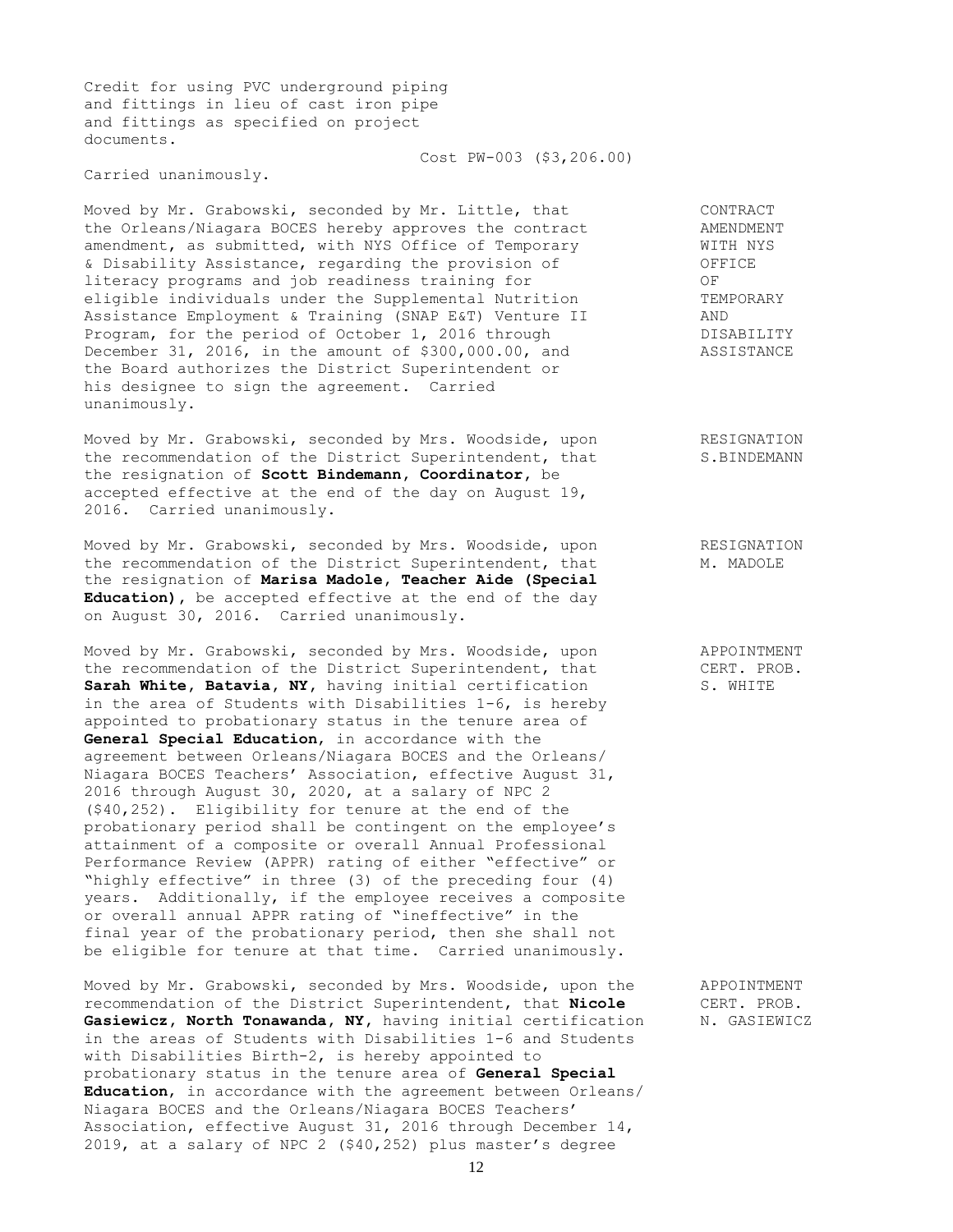(\$1,200). Eligibility for tenure at the end of the probationary period shall be contingent on the employee's attainment of a composite or overall Annual Professional Performance Review (APPR) rating of either "effective" or "highly effective" in three (3) of the preceding four (4) years. Additionally, if the employee receives a composite or overall annual APPR rating of "ineffective" in the final year of the probationary period, then she shall not be eligible for tenure at that time. Carried unanimously.

Moved by Mr. Grabowski, seconded by Mrs. Woodside, upon the APPOINTMENT recommendation of the District Superintendent, that **Sarah** CERT. PROB. **Kauppinen, Watertown, NY,** having initial certification in S. KAUPPINEN the area of speech and language disabilities, is hereby appointed to probationary status in the tenure area of **Speech and Hearing Handicapped**, in accordance with the agreement between Orleans/Niagara BOCES and the Orleans/ Niagara BOCES Teachers' Association, effective August 31, 2016 through August 30, 2020, at a salary of NPC 2 (\$40,252) plus master's degree (\$1,200). Carried unanimously.

Moved by Mr. Grabowski, seconded by Mrs. Woodside, upon APPOINTMENT the recommendation of the District Superintendent, that CERT. PROB. Alesya Laspro, Williamsville, NY, having professional A. LASPRO certification in the area of English to speakers of other languages, is hereby appointed to probationary status in the tenure area of **English as a Second Language**, in accordance with the agreement between Orleans/Niagara BOCES and the Orleans/Niagara BOCES Teachers' Association, effective August 31, 2016 through August 30, 2020, at a salary of PC 2 (\$45,653) plus master's degree (\$1,200). Eligibility for tenure at the end of the probationary period shall be contingent on the employee's attainment of a composite or overall Annual Professional Performance Review (APPR) rating of either "effective" or "highly effective" in three (3) of the preceding four (4) years. Additionally, if the employee receives a composite or overall annual APPR rating of "ineffective" in the final year of the probationary period, then she shall not be eligible for tenure at that time. Ms. Laspro's appointment is contingent upon a satisfactory background check. Carried unanimously.

Moved by Mr. Grabowski, seconded by Mrs. Woodside, upon the APPOINTMENT recommendation of the District Superintendent, that **Michelle** CERT. PROB. LeFauve, Amherst, NY, having applied for Transitional A M. LEFAUVE certification in the area of computer technology, is hereby appointed to probationary status in the tenure area of **Computer Technology**, in accordance with the agreement between Orleans/Niagara BOCES and the Orleans/Niagara BOCES Teachers' Association, effective August 31, 2016 through August 30, 2020, at a salary of NPC 1 (\$39,742). Eligibility for tenure at the end of the probationary period shall be contingent on the employee's attainment of a composite or overall Annual Professional Performance Review (APPR) rating of either "effective" or "highly effective" in three (3) of the preceding four (4) years. Additionally, if the employee receives a composite or overall annual APPR rating of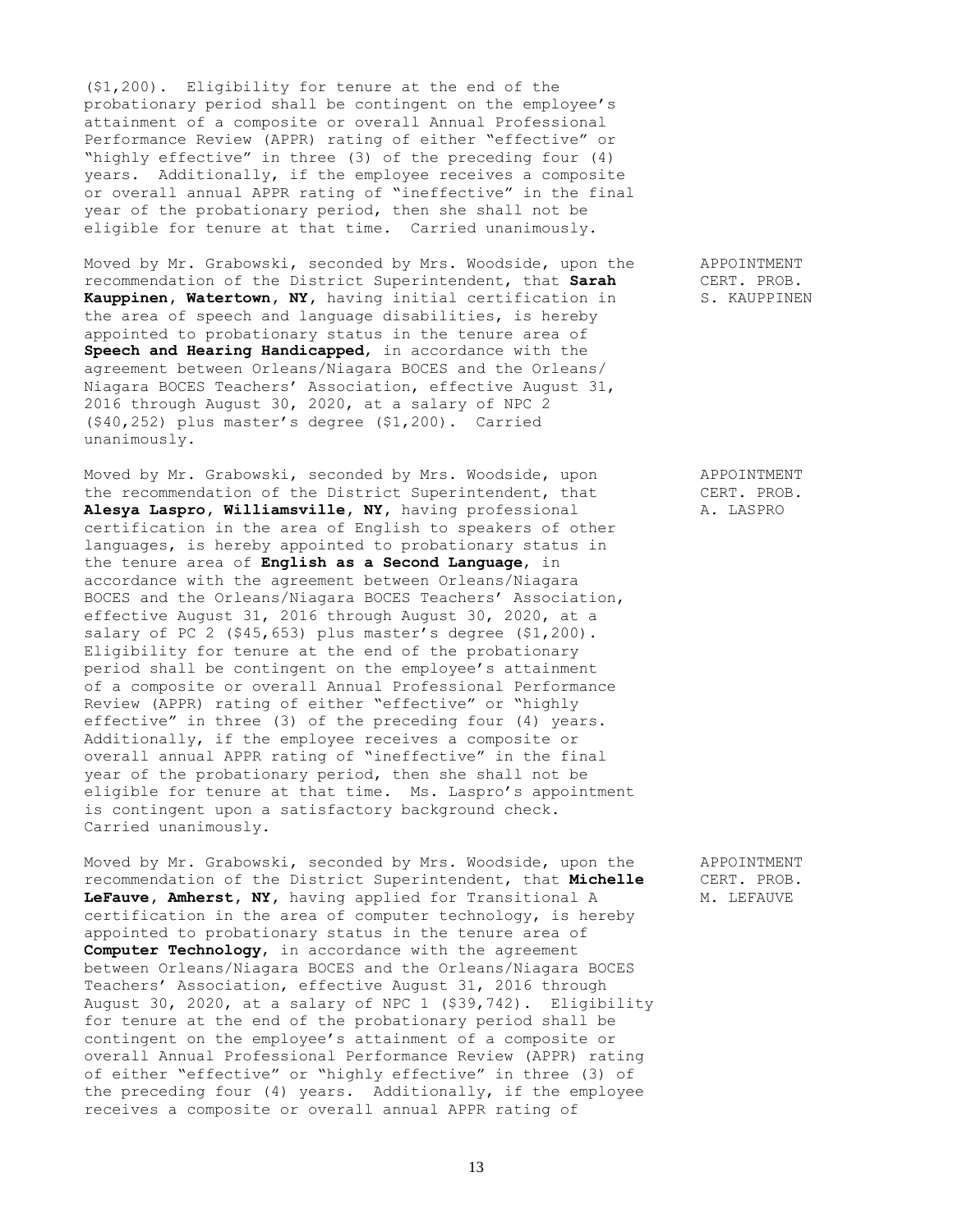"ineffective" in the final year of the probationary period, then she shall not be eligible for tenure at that time. Ms. LeFauve's appointment is contingent upon attainment of appropriate teacher certification. Carried unanimously.

Moved by Mr. Grabowski, seconded by Mrs. Woodside, upon the APPOINTMENT recommendation of the District Superintendent, that **Nicholas** CERT. PROB. **DiFelice, Ransomville, NY,** having applied for Transitional A N. DIFELICE certification in the area of heating, ventilation, air conditioning and refrigeration 7-12, is hereby appointed to probationary status in the tenure area of **Heating, Ventilation, Air Conditioning and Refrigeration**, in accordance with the agreement between Orleans/Niagara BOCES and the Orleans/ Niagara BOCES Teachers' Association, effective August 31, 2016 through August 30, 2020, at a salary of NPC 1 (\$39,742). Eligibility for tenure at the end of the probationary period shall be contingent on the employee's attainment of a composite or overall Annual Professional Performance Review (APPR) rating of either "effective" or "highly effective" in three (3) of the preceding four (4) years. Additionally, if the employee receives a composite or overall annual APPR rating of "ineffective" in the final year of the probationary period, then he shall not be eligible for tenure at that time. Mr. DeFelice's appointment is contingent upon attainment of appropriate teacher certification. This appointment shall be conditional pending the results of a criminal history records check, to the extent required by law. This appointment is made on an emergency conditional basis. Carried unanimously.

Moved by Mrs. Seielstad, seconded by Mr. Little, upon the APPOINTMENT recommendation of the District Superintendent, that Judith MON-CERT. recommendation of the District Superintendent, that Judith **Czapla, Sanborn, NY,** be appointed to the position of **Teacher** J. CZAPLA **Aide (Special Education)**, to serve a 52-week probationary period, effective August 31, 2016 at an annual salary of \$11,022.00. This appointment shall be conditional pending the results of a criminal history records check, to the extent required by law. This appointment is made on an emergency conditional basis. Carried unanimously.

Moved by Mrs. Seielstad, seconded by Mr. Little, upon the APPOINTMENT recommendation of the District Superintendent, that **Kimberly** NON-CERT. **Nye, Lockport, NY,** be appointed to the position of **Teacher** K. NYE **Aide (Special Education)**, to serve a 52-week probationary period, effective August 31, 2016 at an annual salary of \$11,022.00. Carried unanimously.

Moved by Mrs. Seielstad, seconded by Mr. Little, upon the APPOINTMENT recommendation of the District Superintendent, that **Eva** NON-CERT. **LaBarber, Youngstown, NY,** be appointed to the position of E. LABARBER **Teacher Aide (Special Education)**, to serve a 52-week probationary period, effective August 31, 2016 at an annual salary of \$11,022. This appointment shall be conditional pending the results of a criminal history records check, to the extent required by law. This appointment is made on an emergency conditional basis. Carried unanimously.

Moved by Mrs. Seielstad, seconded by Mr. Little, upon the APPOINTMENT recommendation of the District Superintendent, that **Nicole** NON-CERT. Landers, Model City, NY, be appointed to the position of N. LANDERS **Teacher Aide (Special Education)**, to serve a 52-week probationary period, effective August 31, 2016 at an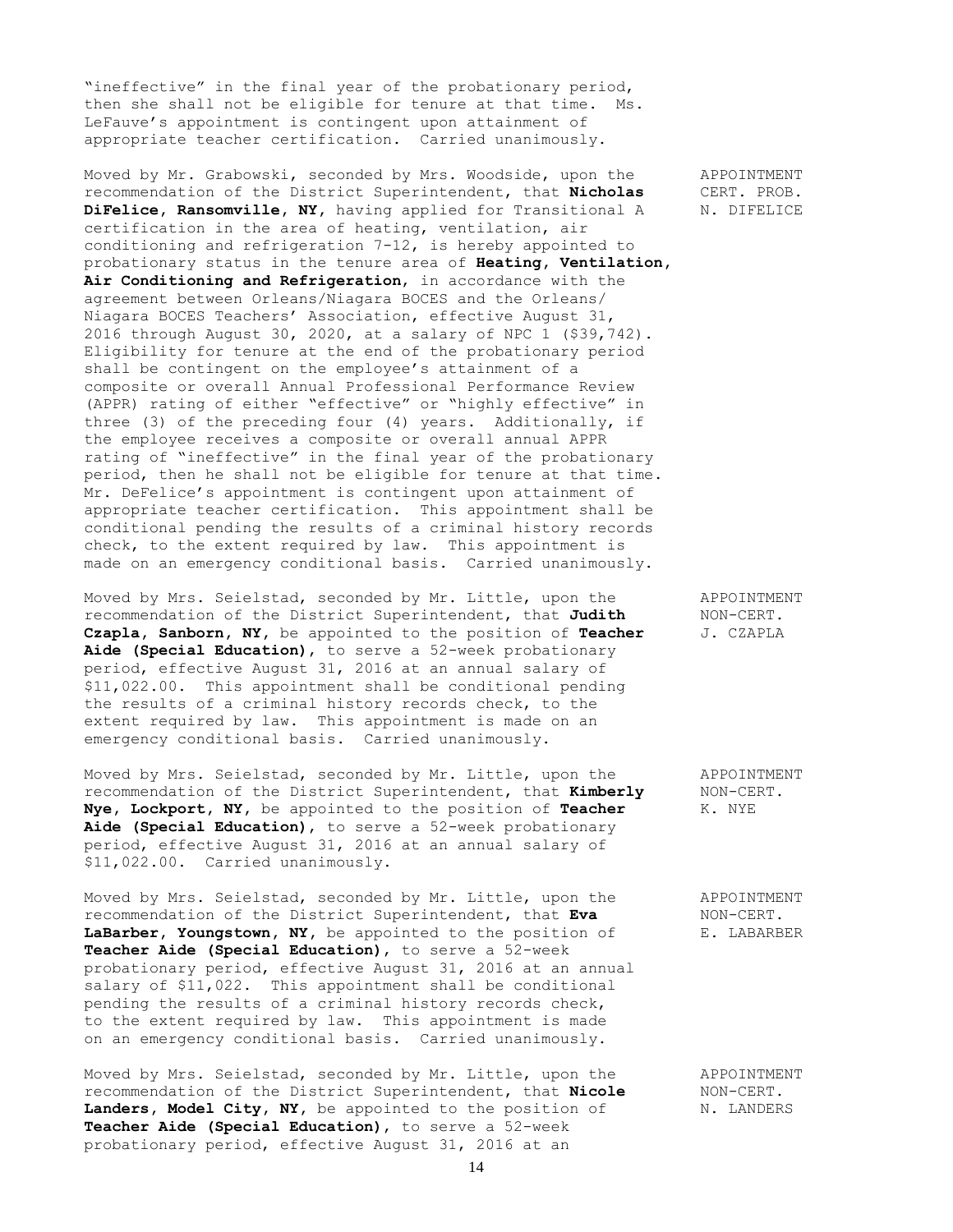annual salary of \$11,022.00. This appointment shall be conditional pending the results of a criminal history records check, to the extent required by law. This appointment is made on an emergency conditional basis. Carried unanimously.

Moved by Mrs. Seielstad, seconded by Mr. Little, upon the APPOINTMENT recommendation of the District Superintendent that **Emily** NON-CERT. **Livesay, North Tonawanda, NY**, be appointed to provisional E. LIVESAY status in the civil service position of **Account Clerk Typist**, effective August 3, 2016, at an annual full-time salary of \$26,467.00 to be pro-rated. This resolution supersedes and replaces the resolution approved at the June 8, 2016 meeting. Carried unanimously.

Moved by Mrs. Seielstad, seconded by Mr. Little, upon the APPOINTMENT<br>recommendation of the District Superintendent, that MON-CERT. recommendation of the District Superintendent, that MON-CERT.<br> **Deborah Freeman, Barker, NY,** be appointed to the position D. FREEMAN Deborah Freeman, Barker, NY, be appointed to the position of **Teacher Aide (Personal Care)**, effective August 31, 2016 through June 30, 2017, unless terminated sooner, at an hourly rate of \$9.60. Carried unanimously.

Moved by Mrs. Seielstad, seconded by Mr. Little, upon the APPOINTMENT recommendation of the District Superintendent, that **Chelsie** NON-CERT. Latchford, Gasport, NY, be appointed to the position of C. LATCHFORD **Teacher Aide (Personal Care),** effective August 31, 2016 through June 30, 2017, unless terminated sooner, at an hourly rate of \$9.60. Carried unanimously.

Moved by Mrs. Seielstad, seconded by Mr. Little, upon the APPOINTMENT recommendation of the District Superintendent, that **Gina** NON-CERT. recommendation of the District Superintendent, that **Gina** NON-CERT<br>**Walsh, Niagara Falls, NY,** be appointed to the position of G. WALSH Walsh, Niagara Falls, NY, be appointed to the position of **Teacher Aide (Personal Care)**, effective August 31, 2016 through June 30, 2017, unless terminated sooner, at an hourly rate of \$10.98. Carried unanimously.

Moved by Mr. Grabowski, seconded by Mrs. Osborn, that the APPOINTMENT Board of Education authorizes the employment of **Gene Newman,** CERTIFIED Lockport, NY, in the capacity of full-time **Security G. NEWMAN Operations Teacher**, effective August 31, 2016 through June 30, 2017, unless terminated sooner, to serve at the pleasure of the Board, subject to the approval of the Commissioner of Education, at an annual salary of NPC 3 (\$40,761), in accordance with the collective bargaining agreement with the BOCES Teachers' Association (BOCESTA). The District Superintendent is authorized to submit, to the Commissioner of Education, an application for approval of Mr. Newman's employment. Mr. Newman has Transitional A certification in the area of security operations. Carried unanimously.

Moved by Mr. Grabowski, seconded by Mrs. Osborn, that the APPOINTMENT District Superintendent is authorized to pay **Francis** 3UBSTITUTE **Riforgiato**, as **Substitute Blind and Visually Impaired** TEACHER **Teacher,** effective August 31, 2016 through June 30, 2017, (CERTIFIED)<br>unless employment is terminated sooner, at a salary of F. RIFORGIATO unless employment is terminated sooner, at a salary of \$302.57 per full day, with no fringe benefits, except as required by law. Carried unanimously.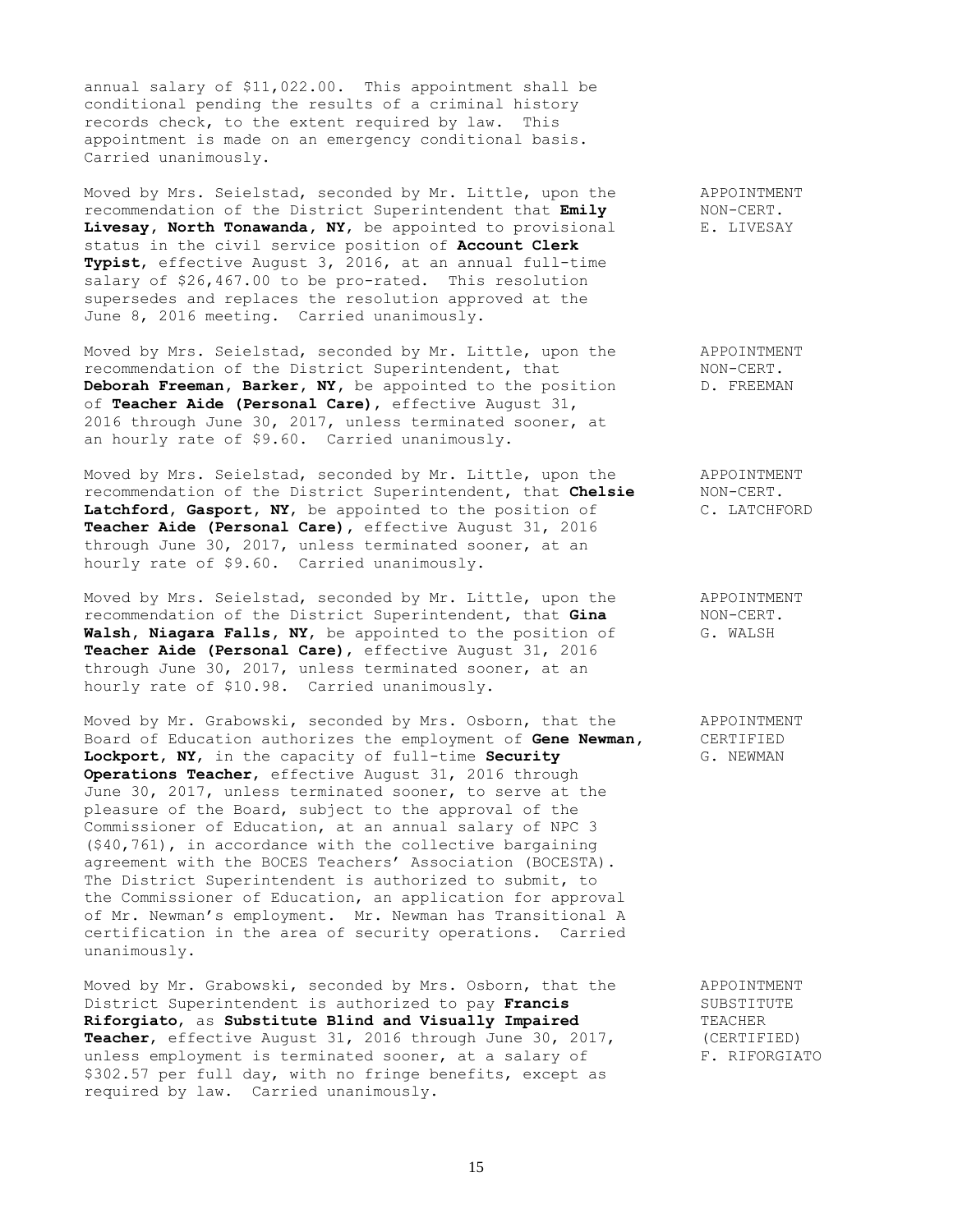Moved by Mr. Grabowski, seconded by Mrs. Osborn, upon the RESCISSION recommendation of the District Superintendent, that the OF OF appointment of **Emily Livesay, Teacher Aide (Personal Care)**, APPOINTMENT appointment of **Emily Livesay, Teacher Aide (Personal Care),** APPOINTMENT<br>effective August 31, 2016 through June 30, 2017, approved E. LIVESAY effective August 31, 2016 through June 30, 2017, approved at the June 8, 2016 board meeting, be rescinded. Carried unanimously.

Moved by Mr. Grabowski, seconded by Mrs. Osborn, upon the RECALL recommendation of the District Superintendent, that the A. CHRISTY following resolution be approved:

Whereas, there is a full-time (1.0 FTE) vacancy in the tenure area of Health;

Therefore, Be It Resolved, **Anthony Christy,** who is currently on the preferred eligible list in that tenure area, is hereby recalled to full-time (1.0 FTE) employment in the tenure area of Health, effective August 31, 2016.

Be It Further Resolved, that **Anthony Christy** will resume probationary status, effective August 31, 2016 through January 31, 2017, in the tenure area of Health. Carried unanimously.

Moved by Mr. Grabowski, seconded by Mrs. Osborn, upon the VOLUNTARY recommendation of the District Superintendent, that the REDUCTION request of **Cynthia McLaughlin, Physical Therapy Assistant**, C. MCLAUGHLIN for voluntary reduction in employment, from full-time 1.0 FTE) to part-time (.6 FTE), effective August 31, 2016 be approved. Carried unanimously.

Mr. Grabowski and Mrs. Woodside enjoyed the WNY Education BOE Law Conference. COMMENTS

Moved by Mrs. Swearingen, seconded by Mrs. Seielstad, to EXECUTIVE enter into executive session at 7:56 p.m. to discuss SESSION teacher negotiations and the employment history of particular individuals. Carried unanimously.

Moved by Mr. Grabowski, seconded by Mr. Little, to reconvene the meeting at 8:15 p.m. Carried unanimously.

Moved by Mrs. Seielstad, seconded by Mr. Little, that the STIPULATION Orleans/Niagara BOCES hereby approves the Stipulation of GPC OF<br>Agreement between the BOCES and Patricia A. Hartigan, SGREEMENT Agreement between the BOCES and Patricia A. Hartigan, dated August 10, 2016, as submitted, and the Board hereby WITH authorizes the District Superintendent to sign and P. HARTIGAN execute the agreement. Carried unanimously.

Moved by Mrs. Seielstad, seconded by Mr. Little, that the STIPULATION Orleans/Niagara BOCES hereby approves the Stipulation of GPC OF<br>Agreement between the BOCES and Michael J. Johannes, dated AGREEMENT Agreement between the BOCES and Michael J. Johannes, dated August 10, 2016, as submitted, and the Board authorizes WITH the District Superintendent to sign and execute the M. JOHANNES agreement. Carried unanimously.